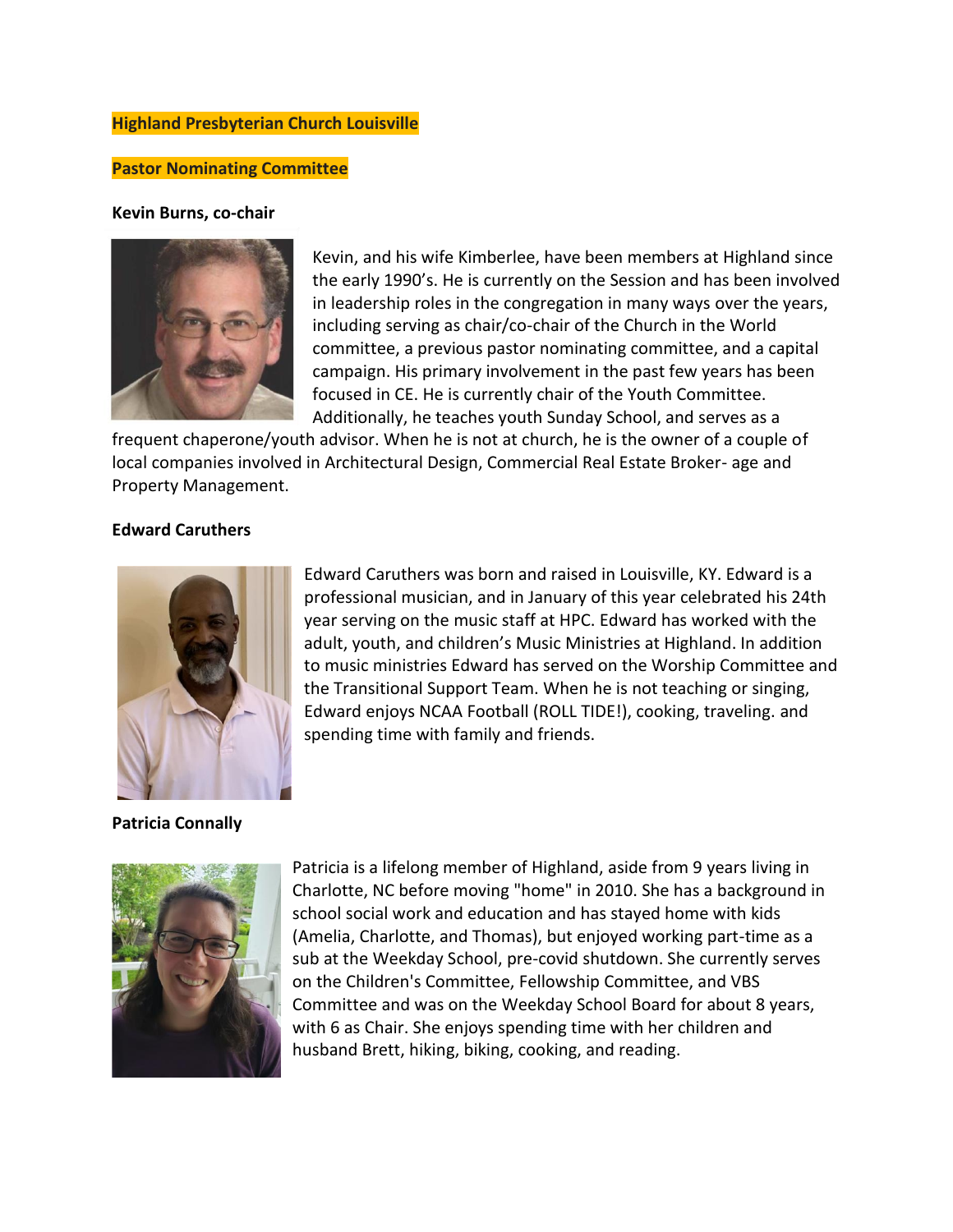### **Charlie Fendig**



Charlie is 17 years old and a junior at Atherton High School. He currently spends his time running cross country, playing board games with his family, and hanging out with friends. Charlie has been a member of HPC for 5 years and enjoys every moment he spends with the youth group.

#### **Martin T. Hall**



Martin is an associate professor in the Kent School of Social Work at the University of Louisville. He has been a member of Highland Pres since 2011, where he has served on the Session, as Chair of Church in the World (2017-2018), and as a member of the Associate Pastor Nominating Committee (2013). He is married to Susan Sawning and couple has two children, Harper (14 yrs) and Hugo (8 yrs).

## **Kelli Klingenfus**



Kelli first attended Highland Presbyterian Church in August of 2014 as an engineering student at the University of Louisville though she has been a lifelong Presbyterian. She quickly started volunteering with the youth program and served as a youth advisor and chaperone for several years before officially joining the church in August of 2018. When Kelli is not working as a mechanical engineer, she can be found playing ultimate frisbee, planning her 2022 wedding, or spending time volunteering with the Highland Pres. Youth. She is looking forward to serving on the Pastoral Nominating Committee and helping Highland discern who our next pastor will be.